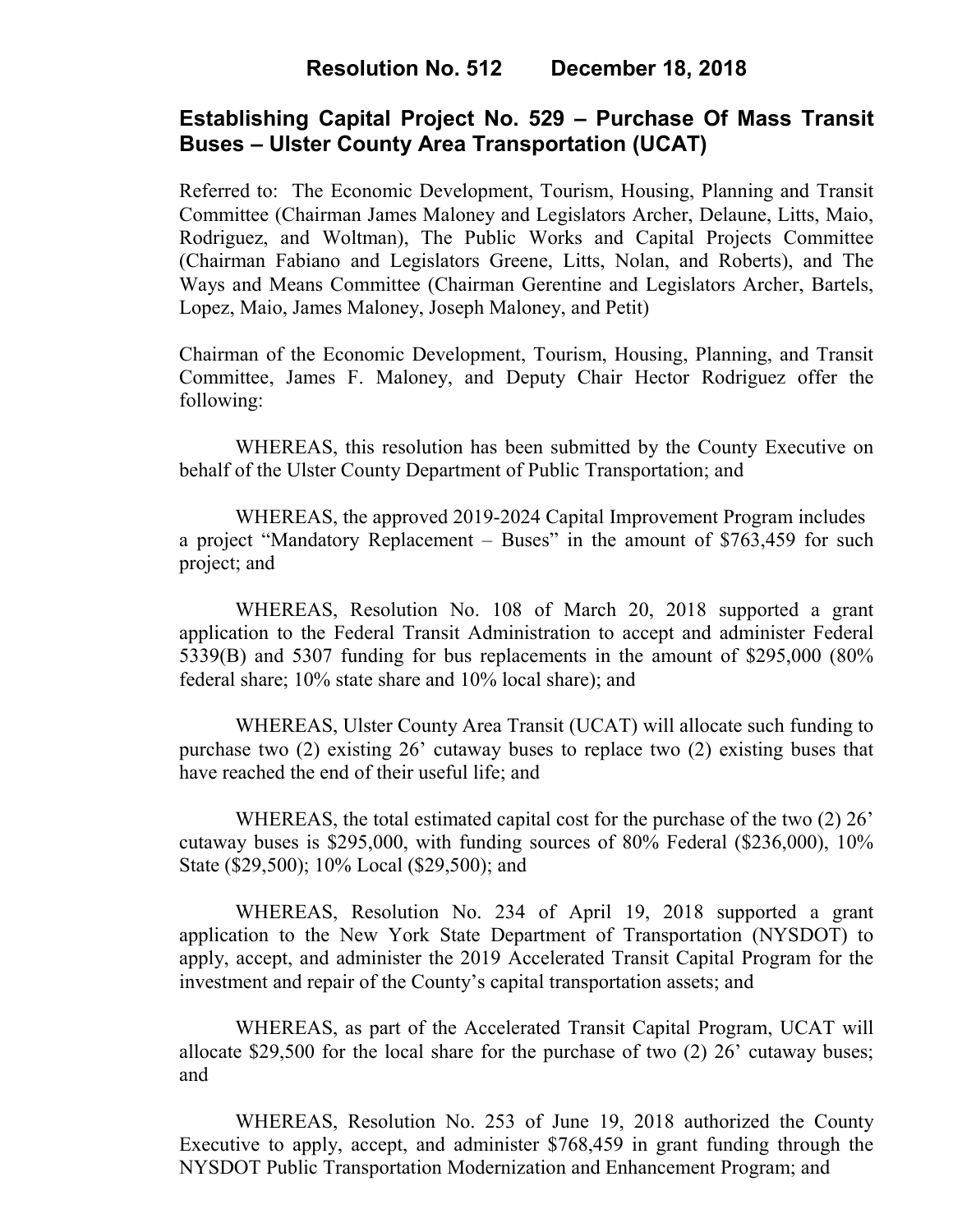### **- Page 2 -**

### **Resolution No. 512 December 18, 2018**

# **Establishing Capital Project No. 529 – Purchase Of Mass Transit Buses – Ulster County Area Transportation (UCAT)**

WHEREAS, UCAT will allocate \$468,459 of such funding for the purchase of one (1) 35' mass transit bus and to replace an existing bus that has reached the end of its useful life; and

WHEREAS, no County contribution or matching funding is required for the purchase of the two (2) 26' cutaway buses and one (1) 35' mass transit bus; and

WHEREAS, such buses will be used by UCAT to provide public mass transportation service for the County of Ulster; and

WHEREAS, it is necessary to establish and fund such project in the amount of \$754,468; now, therefore be it

|                         | <b>CREATE</b>                                                       | <b>AMOUNT</b> |
|-------------------------|---------------------------------------------------------------------|---------------|
| Capital Project No. 529 | Two 26' Low Floor<br>Cutaway Buses; One (1)<br>35' Mass Transit Bus | \$763,459.00  |

RESOLVED, that Capital Project No. 529 is hereby established as follows:

and be it further

RESOLVED, the 2019 Ulster County Capital Fund Budget is hereby amended as follows:

|                                       | <b>INCREASE</b>                          | <b>AMOUNT</b> |
|---------------------------------------|------------------------------------------|---------------|
| HH.5997.0529-2100.2100<br>$(App. \#)$ | <b>Vehicles-Vehicles Buses</b>           | \$763,459.00  |
| HH.5997.0529-3500.5710<br>$(Rev. \#)$ | Proceeds of Obligations-<br>Serial Bonds | \$763,459.00  |

and move its adoption.

#### ADOPTED BY THE FOLLOWING VOTE:

AYES: 21 NOES: 0 (Absent: Legislators Collins and Maio)